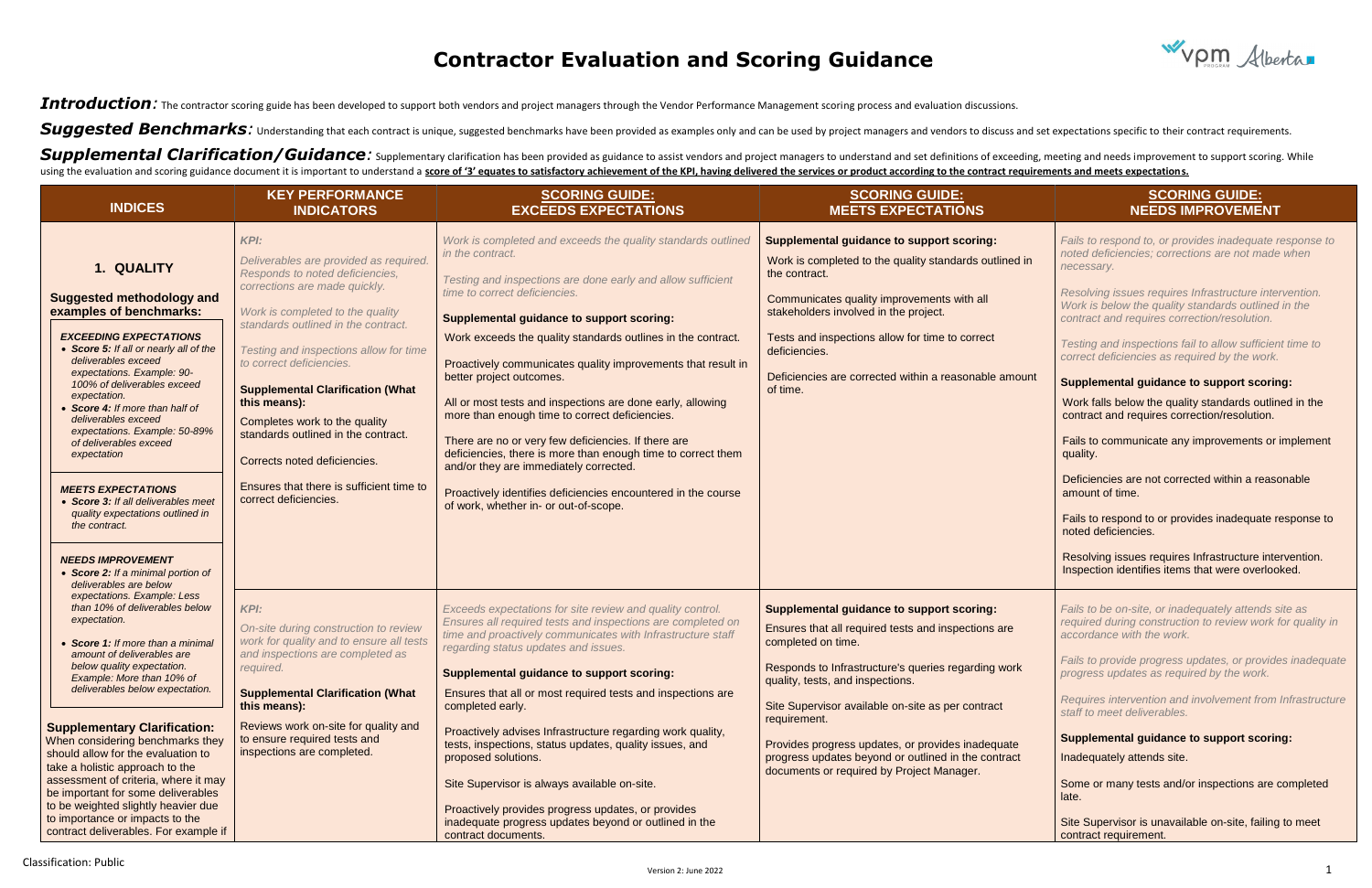|                    | Fails to provide progress updates, or provides inadequate<br>progress updates as outlined in the contract documents or<br>required by Project Manager. |
|--------------------|--------------------------------------------------------------------------------------------------------------------------------------------------------|
| d on               | Submitted shop drawings are inadequate, and/or do not<br>meet requirements of specifications.                                                          |
|                    | Invoices are overbilled and require revisions.                                                                                                         |
|                    | Change orders are missing information.                                                                                                                 |
| of the             | Lump sum pricing on change orders (unless allowed by<br>contract).                                                                                     |
|                    | Submittals are inadequate or are not provided on time.                                                                                                 |
|                    | <b>Supplemental guidance to support scoring:</b>                                                                                                       |
|                    | Submittals regularly contain errors.                                                                                                                   |
|                    | Infrastructure has to regularly follow-up with the<br>Contractor to seek submittals.                                                                   |
|                    | Submittals are regularly not provided on time.                                                                                                         |
|                    | Quality Assurance and Quality Control documents are not<br>provided when requested and/or are regularly inadequate.                                    |
|                    | Contractor-initiated RFIs are reactive, hastily issued,<br>and/or ask for information that has already been provided.                                  |
|                    | Monthly progress invoices regularly do not reflect work<br>completed in the field and require revisions.                                               |
|                    |                                                                                                                                                        |
|                    |                                                                                                                                                        |
|                    |                                                                                                                                                        |
|                    |                                                                                                                                                        |
|                    | <b>Supplemental guidance to support Fail:</b>                                                                                                          |
| าotified<br>sponse | Contractor failed to notify Alberta Infrastructure and/or<br>adequately address Public Works Act claims.                                               |
| m.<br>y.           | Claims have substantive impact to the project schedule<br>and/or cash flow.                                                                            |
|                    | Payments to sub-contractors are regularly delayed and/or<br>not made.                                                                                  |
|                    |                                                                                                                                                        |
|                    |                                                                                                                                                        |
|                    |                                                                                                                                                        |
|                    |                                                                                                                                                        |

| the majority are exceeding<br>expectations, but there are a<br>minimal amount that also fall below<br>expectations the project manager<br>has the flexibility to look at this<br>holistically and apply judgement in<br>scoring.                                                                                      | <b>KPI:</b><br>Accurate contract documents are<br>submitted to Infrastructure on time<br>and as required, such as shop<br>drawings, requests for information,<br>progress invoices (draws), schedule<br>of values, change orders, "as-built"<br>and O&M manuals.<br><b>Supplemental Clarification (What</b><br>this means):<br>Submits accurate contract-required<br>documents to Infrastructure. | Accommodates, advises and provides suggestions to Project<br>Manager.<br>All shop drawings are stamped and reviewed for accuracy by<br>General Contractor before sending to the Province.<br>Requests for Information (RFIs) are proactive and offer<br>solutions.<br>Monthly progress invoices accurately reflect work completed<br>in the field. Progress invoices are submitted with detailed<br>break down of costs.<br>Change orders are submitted with all required back-up.<br>Change order pricing provides a break out of<br>labour/materials/equipment costs.<br>Submittals are received earlier than required.<br>Quality Assurance and Quality Control documents are<br>provided proactively throughout the project and exceed<br>expectations.<br><b>Supplemental guidance to support scoring:</b><br>Submittals are always accurate.<br>Submittals are always or consistently provided earlier than<br>required.<br>Infrastructure does not ever need to follow-up with the<br>Contractor for submittals.<br>Infrastructure rarely, if ever, needs to clarify submittal content.<br>Contractor-initiated Requests for Information (RFIs) are<br>proactive and offer solutions.<br>Monthly progress invoices accurately and in great detail reflect<br>work completed in the field. | <b>Supplemental guidance to support scoring:</b><br>Submittals are consistently accurate and provided on<br>time.<br>Responds to Infrastructure's requests for Quality<br>Assurance and Quality Control documents.<br>Contractor-initiated RFIs seek to clarify aspects of the<br>Work.<br>Monthly progress invoices accurately reflect work<br>completed in the field. |
|-----------------------------------------------------------------------------------------------------------------------------------------------------------------------------------------------------------------------------------------------------------------------------------------------------------------------|---------------------------------------------------------------------------------------------------------------------------------------------------------------------------------------------------------------------------------------------------------------------------------------------------------------------------------------------------------------------------------------------------|--------------------------------------------------------------------------------------------------------------------------------------------------------------------------------------------------------------------------------------------------------------------------------------------------------------------------------------------------------------------------------------------------------------------------------------------------------------------------------------------------------------------------------------------------------------------------------------------------------------------------------------------------------------------------------------------------------------------------------------------------------------------------------------------------------------------------------------------------------------------------------------------------------------------------------------------------------------------------------------------------------------------------------------------------------------------------------------------------------------------------------------------------------------------------------------------------------------------------------------------------------------------------------------------------|-------------------------------------------------------------------------------------------------------------------------------------------------------------------------------------------------------------------------------------------------------------------------------------------------------------------------------------------------------------------------|
| <b>2. MANAGEMENT</b><br><b>Suggested methodology and</b><br>examples of benchmarks:                                                                                                                                                                                                                                   | <b>KPI (Pass/Fail):</b><br><b>Liens and Public Works Act claims</b><br>are resolved, and have minimal<br>impact to the project schedule and/or<br>cash flow.                                                                                                                                                                                                                                      | Not Applicable. This is a pass/fail KPI, not scored on a scale<br>of 1-5, expectations are met or not met, they can not be<br>exceeded.                                                                                                                                                                                                                                                                                                                                                                                                                                                                                                                                                                                                                                                                                                                                                                                                                                                                                                                                                                                                                                                                                                                                                          | <b>Supplemental guidance to support Pass:</b><br>Any Public Works Act claims were resolved and notified<br>to Alberta Infrastructure with sufficient time for response<br>or reasonable attempts were made to resolve them.                                                                                                                                             |
| <b>EXCEEDING EXPECTATIONS</b><br>• Score 5: If all or nearly all of the<br>time, management expectations<br>are exceeded (relevant to the<br>project). Example: 90-100% of<br>the time, expectations are<br>exceeded.<br>Score 4: If more than half of<br>time, management expectations<br>are exceeded. Example: 50- | Payment to subcontractors is made<br>promptly, and Statutory Declaration is<br>signed.<br><b>Supplemental Clarification (What</b><br>this means):<br>If there are any Public Works Act<br>claims, were they resolved?                                                                                                                                                                             |                                                                                                                                                                                                                                                                                                                                                                                                                                                                                                                                                                                                                                                                                                                                                                                                                                                                                                                                                                                                                                                                                                                                                                                                                                                                                                  | Payments to sub-contractors were made promptly.<br>All Statutory Declarations signed and submitted.                                                                                                                                                                                                                                                                     |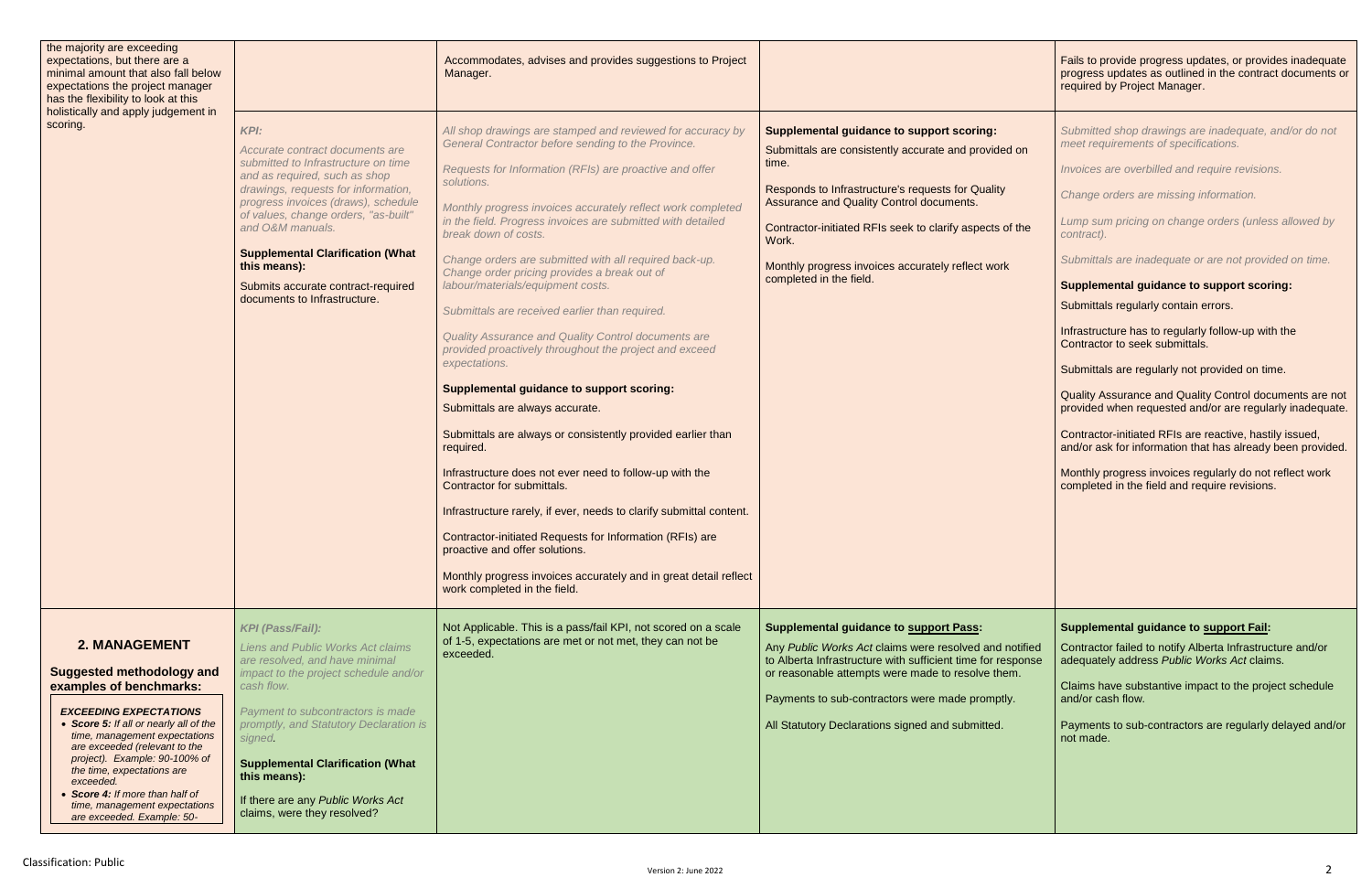| 89% of the time, management                                                                                                                                                                                                                                                                                                                                                                                                                                                                                                                                                                                                                                                                                                                                                                                                                                                                                                                                                                                                                                                                              | Were payments to sub-contractors                                                                                                                                                                                                                                                                                                                                                                                                                                                                                                                                           |                                                                                                                                                                                                                                                                                                                                                                                                                                                                                                                                                                                                                                                                                                                                                                                                                                                                                                                                                                                                |                                                                                                                                                                                                                                                                                                                                                                                                                                                                                                                                                         |
|----------------------------------------------------------------------------------------------------------------------------------------------------------------------------------------------------------------------------------------------------------------------------------------------------------------------------------------------------------------------------------------------------------------------------------------------------------------------------------------------------------------------------------------------------------------------------------------------------------------------------------------------------------------------------------------------------------------------------------------------------------------------------------------------------------------------------------------------------------------------------------------------------------------------------------------------------------------------------------------------------------------------------------------------------------------------------------------------------------|----------------------------------------------------------------------------------------------------------------------------------------------------------------------------------------------------------------------------------------------------------------------------------------------------------------------------------------------------------------------------------------------------------------------------------------------------------------------------------------------------------------------------------------------------------------------------|------------------------------------------------------------------------------------------------------------------------------------------------------------------------------------------------------------------------------------------------------------------------------------------------------------------------------------------------------------------------------------------------------------------------------------------------------------------------------------------------------------------------------------------------------------------------------------------------------------------------------------------------------------------------------------------------------------------------------------------------------------------------------------------------------------------------------------------------------------------------------------------------------------------------------------------------------------------------------------------------|---------------------------------------------------------------------------------------------------------------------------------------------------------------------------------------------------------------------------------------------------------------------------------------------------------------------------------------------------------------------------------------------------------------------------------------------------------------------------------------------------------------------------------------------------------|
| expectations are exceeded.                                                                                                                                                                                                                                                                                                                                                                                                                                                                                                                                                                                                                                                                                                                                                                                                                                                                                                                                                                                                                                                                               | made promptly?                                                                                                                                                                                                                                                                                                                                                                                                                                                                                                                                                             |                                                                                                                                                                                                                                                                                                                                                                                                                                                                                                                                                                                                                                                                                                                                                                                                                                                                                                                                                                                                |                                                                                                                                                                                                                                                                                                                                                                                                                                                                                                                                                         |
| <b>MEETS EXPECTATIONS</b><br>• Score 3: If all management<br>expectations are met as                                                                                                                                                                                                                                                                                                                                                                                                                                                                                                                                                                                                                                                                                                                                                                                                                                                                                                                                                                                                                     | <b>Were all Statutory Declarations</b><br>signed and submitted?                                                                                                                                                                                                                                                                                                                                                                                                                                                                                                            |                                                                                                                                                                                                                                                                                                                                                                                                                                                                                                                                                                                                                                                                                                                                                                                                                                                                                                                                                                                                |                                                                                                                                                                                                                                                                                                                                                                                                                                                                                                                                                         |
| outlined in the contract.<br><b>NEEDS IMPROVEMENT</b><br>• Score 2: If a minimal portion of<br>management expectations need<br>improvement. Example: If 1-2<br>instances demonstrate below<br>quality co-ordination following<br>corrective feedback from project<br>team.<br>• Score 1: If more than a minimal<br>amount of management<br>expectations need<br>improvement. Example: More<br>than 2 instances demonstrate<br>below quality co-ordination<br>following corrective feedback<br>from project team<br><b>Supplementary Clarification:</b><br>When considering benchmarks they<br>should allow for the evaluation to<br>take a holistic approach to the<br>assessment of criteria, where it may<br>be important for some deliverables<br>to be weighted slightly heavier due<br>to importance or impacts to the<br>contract deliverables. For example if<br>the majority are exceeding<br>expectations, but there are a<br>minimal amount that also fall below<br>expectations the project manager<br>has the flexibility to look at this<br>holistically and apply judgement in<br>scoring. | <b>KPI:</b><br>Maintains qualified staff, tools and<br>resources.<br><b>Effectively manages and coordinates</b><br>subcontractors and/or sub-<br>consultants.<br><b>Supplemental Clarification (What</b><br>this means):<br>Maintains resources such as, but not<br>limited to: qualified personnel,<br>materials, tools, and equipment.<br>Manages and coordinates sub-<br>contractors.                                                                                                                                                                                   | Ensures all contract requirements relating to staff and<br>resources are met and exceeds expectations for deliverables.<br>Staff are available when required and provide qualified<br>supplementary resources when required.<br>Access to firm's upper management is provided as required.<br>Proposes workable solutions when issues arise and changes<br>occur; proactively mitigates issues; subcontractor issues do<br>not impact project delivery.<br><b>Supplemental guidance to support scoring:</b><br>Increases the quality and/or quantity and/or experience-level<br>of staff on the project team at no additional cost to<br>Infrastructure as the need arises.<br>Provides qualified supplementary resources proactively and at<br>no additional cost to Infrastructure as the need arises.<br>When managing sub-contractors, proactively prevents and<br>mitigates any issues that might occur.<br>If issues arise with the sub-contractor, project delivery is not<br>impacted. | <b>Supplemental guidance to support scoring:</b><br>Ensures that all contract requirements relating to staff<br>and resources are met and maintained.<br>Project staff are available when requested.<br>Provides qualified supplementary resources when<br>required or requested.<br>Effectively manages and coordinates sub-contractors as<br>the need arises.                                                                                                                                                                                         |
|                                                                                                                                                                                                                                                                                                                                                                                                                                                                                                                                                                                                                                                                                                                                                                                                                                                                                                                                                                                                                                                                                                          | Addresses changes and<br>communicates issues promptly with<br>the owner as required.<br>Responds to requests and changes<br>according to required timeframes and<br>is accessible when contacted (for<br>items such as, but not limited to: field<br>changes, Requests for Information<br>(RFIs), financial requests (e.g.<br>accruals/invoices).<br><b>Supplemental Clarification (What</b><br>this means):<br>Communicates regarding<br>deliverables, issues, and activities to<br>relevant stakeholder(s), including<br>Infrastructure.<br>Responds in a timely manner. | Contractor is able to shift staff, tools, and resources such as,<br>but not limited to: personnel, materials, tools, and part of<br>equipment to facilitate/expedite contract progression.<br>Items are proactively submitted where appropriate.<br>Requires little to no requests or re-requests for items from<br>Infrastructure.<br>Responses are immediate and accurate.<br><b>Supplemental guidance to support scoring:</b><br>Issues and activities are proactively communicated to relevant<br>stakeholders.<br>Infrastructure rarely needs to follow-up with the Contractor to<br>clarify communications.<br>Responses are accurate, immediate, and always follow the<br>manner and format agreed-to.<br>The Contractor proactively proposes improvements to<br>communication processes and/or frequency to better meet<br>project needs.<br>Project staff are always available/responsive.                                                                                            | <b>Supplemental guidance to support scoring:</b><br>Issues and activities are communicated promptly to<br>relevant stakeholder(s).<br>Few re-requests/prompts for responses needed from<br>Infrastructure.<br>Responses are accurate and provided according to<br>required timeframe and Contractor is accessible when<br>contacted.<br>Identifies all stakeholders involved and ensures all<br>communication is received by appropriate personnel that<br>are responsible, accountable, consulted and informed.<br>Project staff reasonably available. |

| staff                 | Fails to, or inadequately provides resources as required to<br>meet project work or meet schedule timelines.                                                 |
|-----------------------|--------------------------------------------------------------------------------------------------------------------------------------------------------------|
|                       | Fails to employ individuals who are competent and<br>suitable to perform the work as required.                                                               |
|                       | Staff are unavailable or not available enough to meet<br>requirements and do not provide supplementary qualified<br>resources when required.                 |
| ctors as:             | Contractor has issues with subcontractors or the worksite<br>which impact performance of the work.                                                           |
|                       | <b>Supplemental guidance to support scoring:</b>                                                                                                             |
|                       | Allows the quality and/or quantity of staff on the project<br>team to diminish to the detriment of the work.                                                 |
|                       | Project staff are insufficiently available to conduct the<br>work.                                                                                           |
|                       | Supplementary qualified resources are not provided when<br>required.                                                                                         |
|                       | Issues with sub-contractors or the worksite impact<br>performance of the work.                                                                               |
|                       | Contractor employs staff with inadequate credentials<br>and/or qualifications.                                                                               |
|                       |                                                                                                                                                              |
| to                    | Inadequately addresses changes and communicates<br><b>ISSUES.</b>                                                                                            |
| rom                   | Does not submit items in accordance with requirements<br>and requires Infrastructure intervention.                                                           |
| to<br>when            | Late responses, containing excessive errors, and a lack of<br>clarity (responses require multiple call-backs and<br>exchanges with contractor stakeholders.) |
|                       | <b>Supplemental guidance to support scoring:</b>                                                                                                             |
|                       | Issues and activities are not communicated and/or<br>belatedly communicated to stakeholders.                                                                 |
|                       | Requires Infrastructure intervention to ensure<br>items/issues/activities are clearly communicated.                                                          |
| Ш<br>nel that<br>med. | Responses regularly contain errors and/or are not clear<br>and/or are provided beyond a reasonable amount of time<br>in the context of the contract.         |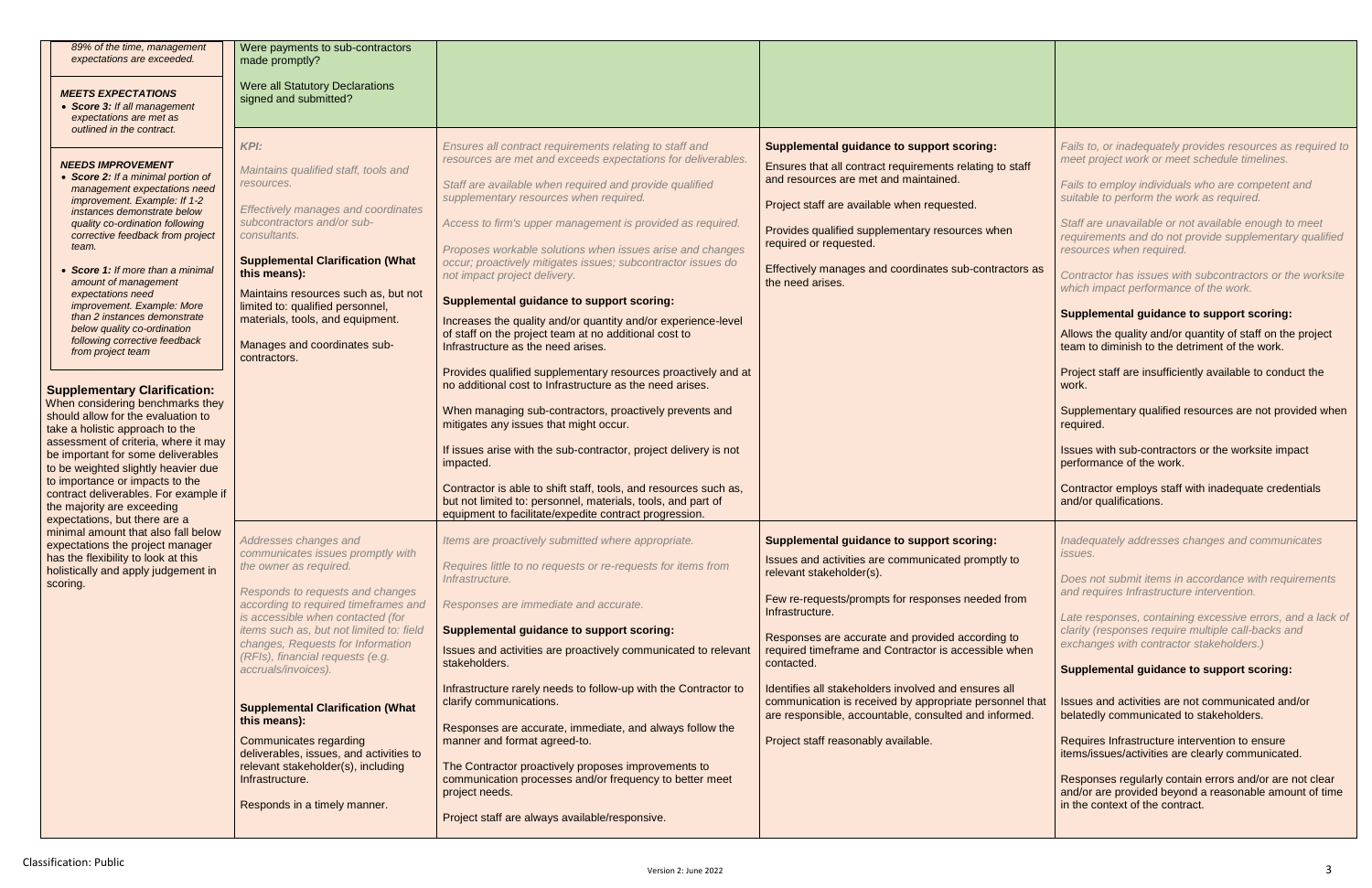| Communicates in the manner and<br>format agreed-to.                                                                                                                                                                                                                                                                                                                                                                                                                                                                                                                                                                                                                                                                                                                                                                   |                                                                                                                                                                                                                                                                                                                                                                                                                                                                                                                                                                                                                                                                                                                                                                                                                                                                     |                                                                                                                                                                                                                                                                                                                                                                                                | One or more project staff regularly do not respond to<br>communications.<br>Contractor inappropriately labels documents as urger<br>when that is not the case.                                                                                                                                                                                                                                                                                                                                                                                                                                                    |
|-----------------------------------------------------------------------------------------------------------------------------------------------------------------------------------------------------------------------------------------------------------------------------------------------------------------------------------------------------------------------------------------------------------------------------------------------------------------------------------------------------------------------------------------------------------------------------------------------------------------------------------------------------------------------------------------------------------------------------------------------------------------------------------------------------------------------|---------------------------------------------------------------------------------------------------------------------------------------------------------------------------------------------------------------------------------------------------------------------------------------------------------------------------------------------------------------------------------------------------------------------------------------------------------------------------------------------------------------------------------------------------------------------------------------------------------------------------------------------------------------------------------------------------------------------------------------------------------------------------------------------------------------------------------------------------------------------|------------------------------------------------------------------------------------------------------------------------------------------------------------------------------------------------------------------------------------------------------------------------------------------------------------------------------------------------------------------------------------------------|-------------------------------------------------------------------------------------------------------------------------------------------------------------------------------------------------------------------------------------------------------------------------------------------------------------------------------------------------------------------------------------------------------------------------------------------------------------------------------------------------------------------------------------------------------------------------------------------------------------------|
| <b>KPI:</b><br><b>Milestones and Deliverables are</b><br>completed and submitted/issued<br>pursuant to required timelines.<br>Format, procedures and quality are as<br>outlined in the contract (which may<br>include, but is not limited to: insurance<br>certificates, cost breakdown, waste<br>management plan, schedule, labour<br>rates, alternate products list, and<br>bonds, minutes, shop drawings,<br>manuals, as built, test results,<br>proposed change quotations,<br>invoices, contract award requirements<br>for subcontractors, pre-requisites for<br>interim acceptance, close-<br>out/handover, facility training).<br><b>Supplemental Clarification (What</b><br>this means):<br>Deliverables are in the format outlined<br>in the contract and follow the agreed-<br>to procedures for submittal. | Submittals exceed expectations, are early, in the required<br>format, without errors, and offer value-added content.<br>Value-added components for submittals such as electronic<br>repository for sharing of submission items are included for<br>expedited reviews and approvals.<br>Close-out/handover procedures are promptly initiated and<br>follow the contract.<br>Proactively submits pre-requisites for interim acceptance after<br>obtaining a pre-occupancy permit, if applicable.<br>Facility training is provided as required by an experienced<br>team member involved in the project for each discipline/trade.<br><b>Supplemental guidance to support scoring:</b><br>Deliverables always adhere to the required format outlined in<br>the contract and do so error-free.<br>Deliverables always follow the agreed-to procedures for<br>submittal. | <b>Supplemental guidance to support scoring:</b><br>Deliverables are in the format outlined in the contract<br>and follow the agreed-to procedures for submittal with<br>some revisions/adjustments required.                                                                                                                                                                                  | Submittals are late or inadequate, and/or are in the w<br>format, and/or include material errors.<br>Close-out / handover procedures are delayed.<br>Deficiencies are not remedied as required.<br>Processes are delayed and/or require Infrastructure s<br>intervention to resolve.<br>Inspection identifies items that were overlooked.<br>Facility training is not provided as required.<br><b>Supplemental guidance to support scoring:</b><br>Deliverables frequently deviate from the format outlin<br>the contract.<br>Deliverables frequently deviate from the agreed-to<br>procedures for submittal.     |
| <b>KPI:</b><br>Contractor is able to manage the<br>commissioning process as required to<br>complete the work.<br><b>Supplemental Clarification (What</b><br>this means):<br>Manages the project in accordance<br>with all contract requirements.                                                                                                                                                                                                                                                                                                                                                                                                                                                                                                                                                                      | Correct deficiencies on the commissioning report and<br>Commissioning is completed ahead of required timeframe.<br><b>Supplemental guidance to support scoring:</b><br>Adds value to the project where possible.<br>Proactively communicates with stakeholders on project<br>deliverables and activities.<br>Regularly proactively acts on project deliverables, critical<br>process reviews, approvals, and activities.<br>Proactively submits pre-requisites for interim acceptance after<br>obtaining a pre-occupancy permit, if applicable.<br>Thorough facility training is provided by an experienced team<br>member involved in the project for each discipline/trade.                                                                                                                                                                                       | <b>Supplemental guidance to support scoring:</b><br>Manages the project in accordance with all contract<br>requirements.<br>Communicates with stakeholders as required on project<br>deliverables and activities.<br>Adequately manage stakeholder expectations.<br>Provides sufficient facility training. Contractor's project<br>management skills adequately meet contract<br>requirements. | Does not provide correct deficiencies on the<br>commissioning report and fails to complete<br>Commissioning in required timeframe.<br>Supplemental guidance to support scoring:<br>Fails to meet, or inadequately meets project requirem<br>Fails to communicate as required on project deliveral<br>and activities.<br>Fails to communicate with the Project Manager as<br>required and update Infrastructure with critical proces<br>reviews and approvals.<br>Project is not successful - not delivering the contract<br>time, on budget, and/or to quality.<br>Facility training is not provided as required. |
| KPI:<br>Manages the project in accordance<br>with meeting all contract<br>requirements.                                                                                                                                                                                                                                                                                                                                                                                                                                                                                                                                                                                                                                                                                                                               | Ensures all the project requirements are met, and exceeds<br>requirements by adding value to the project where possible.<br>Proactive communication on all project deliverables and<br>activities.                                                                                                                                                                                                                                                                                                                                                                                                                                                                                                                                                                                                                                                                  | <b>Supplemental guidance to support scoring:</b><br>Manages the commissioning process in accordance with<br>all contract requirements.<br>Corrects deficiencies identified on the commissioning<br>report in a reasonable amount of time.                                                                                                                                                      | Fails to meet, or inadequately meets project requiren<br>Fails to communicate as required on project deliveral<br>and activities.                                                                                                                                                                                                                                                                                                                                                                                                                                                                                 |

|               | One or more project staff regularly do not respond to<br>communications.<br>Contractor inappropriately labels documents as urgent<br>when that is not the case. |  |
|---------------|-----------------------------------------------------------------------------------------------------------------------------------------------------------------|--|
| tract<br>with | Submittals are late or inadequate, and/or are in the wrong<br>format, and/or include material errors.<br>Close-out / handover procedures are delayed.           |  |
|               | Deficiencies are not remedied as required.                                                                                                                      |  |
|               | Processes are delayed and/or require Infrastructure staff<br>intervention to resolve.                                                                           |  |
|               | Inspection identifies items that were overlooked.<br>Facility training is not provided as required.                                                             |  |
|               | <b>Supplemental guidance to support scoring:</b>                                                                                                                |  |
|               | Deliverables frequently deviate from the format outlined in<br>the contract.                                                                                    |  |
|               | Deliverables frequently deviate from the agreed-to<br>procedures for submittal.                                                                                 |  |
| act           | Does not provide correct deficiencies on the<br>commissioning report and fails to complete<br>Commissioning in required timeframe.                              |  |
| project       | <b>Supplemental guidance to support scoring:</b><br>Fails to meet, or inadequately meets project requirements.                                                  |  |
|               | Fails to communicate as required on project deliverables<br>and activities.                                                                                     |  |
| roject        | Fails to communicate with the Project Manager as<br>required and update Infrastructure with critical process<br>reviews and approvals.                          |  |
|               | Project is not successful - not delivering the contract on-<br>time, on budget, and/or to quality.                                                              |  |
|               | Facility training is not provided as required.                                                                                                                  |  |
| าce with      | Fails to meet, or inadequately meets project requirements.<br>Fails to communicate as required on project deliverables<br>and activities.                       |  |
| ning          |                                                                                                                                                                 |  |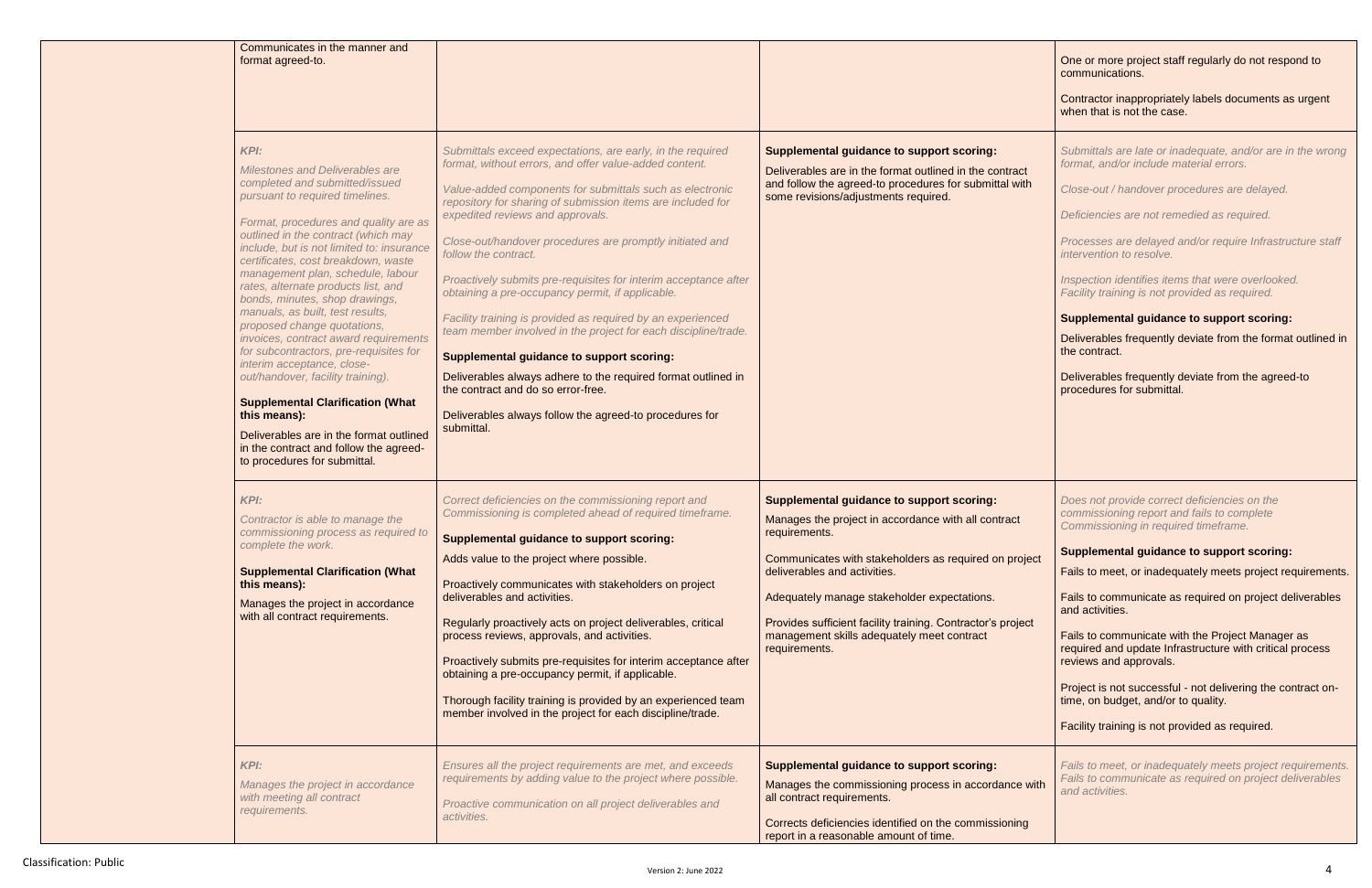|                                                                            | <b>Supplemental Clarification (What</b><br>this means):                    | Keeps Infrastructure staff updated with critical process reviews<br>and approvals as required.                             |                                                                              |
|----------------------------------------------------------------------------|----------------------------------------------------------------------------|----------------------------------------------------------------------------------------------------------------------------|------------------------------------------------------------------------------|
|                                                                            |                                                                            |                                                                                                                            |                                                                              |
|                                                                            | Commissioning process is managed                                           | <b>Supplemental guidance to support scoring:</b>                                                                           |                                                                              |
|                                                                            |                                                                            |                                                                                                                            |                                                                              |
|                                                                            |                                                                            | Few, if any, deficiencies are identified on the commissioning<br>report.                                                   |                                                                              |
|                                                                            |                                                                            | Any deficiencies are corrected proactively and immediately.                                                                |                                                                              |
|                                                                            |                                                                            |                                                                                                                            |                                                                              |
|                                                                            |                                                                            |                                                                                                                            |                                                                              |
|                                                                            |                                                                            |                                                                                                                            |                                                                              |
|                                                                            |                                                                            |                                                                                                                            |                                                                              |
|                                                                            |                                                                            | Not Applicable. This is a pass/fail KPI, not scored on a scale                                                             | <b>Supplemental guidance to support Pass:</b>                                |
|                                                                            | <b>KPI (Pass/Fail):</b>                                                    | of 1-5, expectations are met or not met, they can not be<br>exceeded.                                                      | Submits a baseline schedule with clearly defined                             |
| 3. SCHEDULE                                                                | Submits a baseline schedule with<br>clearly defined milestone dates.       |                                                                                                                            | milestone dates.                                                             |
| <b>Suggested methodology and</b>                                           |                                                                            |                                                                                                                            |                                                                              |
| examples of benchmarks:                                                    | <b>Supplemental Clarification (What</b>                                    |                                                                                                                            |                                                                              |
| <b>EXCEEDING EXPECTATIONS</b>                                              | this means):                                                               |                                                                                                                            |                                                                              |
| • Score 5: If the schedules are                                            | Was a baseline schedule submitted<br>with clearly defined milestone dates? |                                                                                                                            |                                                                              |
| continuously accurate, and the<br>vendor proactively manages the           |                                                                            |                                                                                                                            |                                                                              |
| schedule, saving money and                                                 |                                                                            |                                                                                                                            |                                                                              |
| time.                                                                      | <b>KPI:</b>                                                                | Exceeds schedule requirements.                                                                                             | <b>Supplemental guidance to support scoring:</b>                             |
| Score 4: If the schedules are                                              | Contract work is completed on time<br>and contractor meets scheduled       | Provides schedule updates as required and promptly                                                                         | Meets scheduled milestones and deliverables on time.                         |
| continuously accurate, and the<br>vendor proactively manages the           | milestones and deliverables.                                               | responds to changes on the schedule as required to complete<br>the work.                                                   | Activity sequencing in schedule is such that small                           |
| schedule, saving time.                                                     |                                                                            |                                                                                                                            | changes could be accommodated without impacting                              |
|                                                                            | Provides schedule updates as<br>required and mitigates the effects of      | Provides transparent communication and justification                                                                       | milestones and appropriate LEAD and Lag are<br>incorporated in the schedule. |
| <b>MEETS EXPECTATIONS</b>                                                  | changes on the schedule.                                                   | regarding schedule changes ahead of time to Infrastructure<br>staff - "no surprises".                                      |                                                                              |
| • Score 3: If schedule is<br>managed according to the                      | The contractor is competent at daily                                       |                                                                                                                            | Updates schedule as required and on request.                                 |
| contract requirements the<br>vendor receives a 3.                          | work planning.                                                             | Demonstrates value-add in daily work planning.                                                                             | Communicates and justifies schedule changes to                               |
|                                                                            | 'Look ahead' schedule is accurate.                                         | 'Look Ahead' schedule is accurate.                                                                                         | Infrastructure staff.                                                        |
| <b>NEEDS IMPROVEMENT</b><br><b>Score 2: If Schedule is</b>                 |                                                                            | <b>Supplemental guidance to support scoring:</b>                                                                           | Plans daily work competently.                                                |
| inaccurate or milestones are<br>missed, resulting in need for              | <b>Supplemental Clarification (What</b><br>this means):                    | Scheduled milestones and deliverables are regularly achieved                                                               |                                                                              |
| clarification or updates and                                               |                                                                            | early.                                                                                                                     |                                                                              |
| causes project delay.<br>Score 1: If Schedule is                           | Meets scheduled milestones and                                             |                                                                                                                            |                                                                              |
| inaccurate or milestones are                                               | deliverables.                                                              | Schedule is realistic and does not require changes, provided<br>that no additional scope has been added by Infrastructure. |                                                                              |
| missed, resulting in need for<br>clarification or updates and              | Provides schedule updates as                                               |                                                                                                                            |                                                                              |
| causes project delay, and                                                  | required.                                                                  | Proactively updates schedule to anticipate/accommodate<br>project work needs.                                              |                                                                              |
| additional costs.                                                          | Plans daily work competently.                                              |                                                                                                                            |                                                                              |
|                                                                            |                                                                            | Communicates and justifies schedule changes ahead of time<br>to Infrastructure staff - "no surprises".                     |                                                                              |
| <b>Supplementary Clarification:</b><br>When considering benchmarks they    |                                                                            |                                                                                                                            |                                                                              |
| should allow for the evaluation to                                         |                                                                            | Mitigates the effects of changes on the schedule with little or                                                            |                                                                              |
| take a holistic approach to the                                            |                                                                            | no impact to the overall progress.                                                                                         |                                                                              |
| assessment of criteria, where it may<br>be important for some deliverables |                                                                            | Contractor proactively shared schedule changes with the                                                                    |                                                                              |
| to be weighted slightly heavier due                                        |                                                                            |                                                                                                                            |                                                                              |

|       | Fails to communicate with the Project Manager as<br>required and update Infrastructure with critical process<br>reviews and approvals.           |
|-------|--------------------------------------------------------------------------------------------------------------------------------------------------|
|       | Project is not successful - not delivering the contract on-<br>time, on budget, and/or to quality.                                               |
|       | <b>Supplemental guidance to support scoring:</b><br>Fails to complete commissioning in required timeframe.                                       |
|       | An excessive number of deficiencies are identified on the<br>commissioning report.                                                               |
|       | Does not correct deficiencies identified on the<br>commissioning report or does so insufficiently such that<br>further rework is required and/or |
|       | <b>Supplemental guidance to support Fail:</b>                                                                                                    |
|       | Does not submit a baseline schedule as required.                                                                                                 |
|       |                                                                                                                                                  |
|       |                                                                                                                                                  |
|       |                                                                                                                                                  |
|       | Fails to complete work on time.                                                                                                                  |
| time. | Fails to provide schedule updates as required; fails to or<br>inadequately mitigates the effects of changes on the<br>schedule.                  |
| ing   | Fails to provide daily work planning as required; Fails to<br>maintain an accurate "Look Ahead" schedule.                                        |
|       | <b>Supplemental guidance to support scoring:</b>                                                                                                 |
|       | Schedule provided is not reliable and/or lacks sufficient<br>details for adequate planning.                                                      |
|       |                                                                                                                                                  |
|       |                                                                                                                                                  |
|       |                                                                                                                                                  |
|       |                                                                                                                                                  |
|       |                                                                                                                                                  |
|       |                                                                                                                                                  |
|       |                                                                                                                                                  |
|       |                                                                                                                                                  |
|       |                                                                                                                                                  |
|       |                                                                                                                                                  |
|       |                                                                                                                                                  |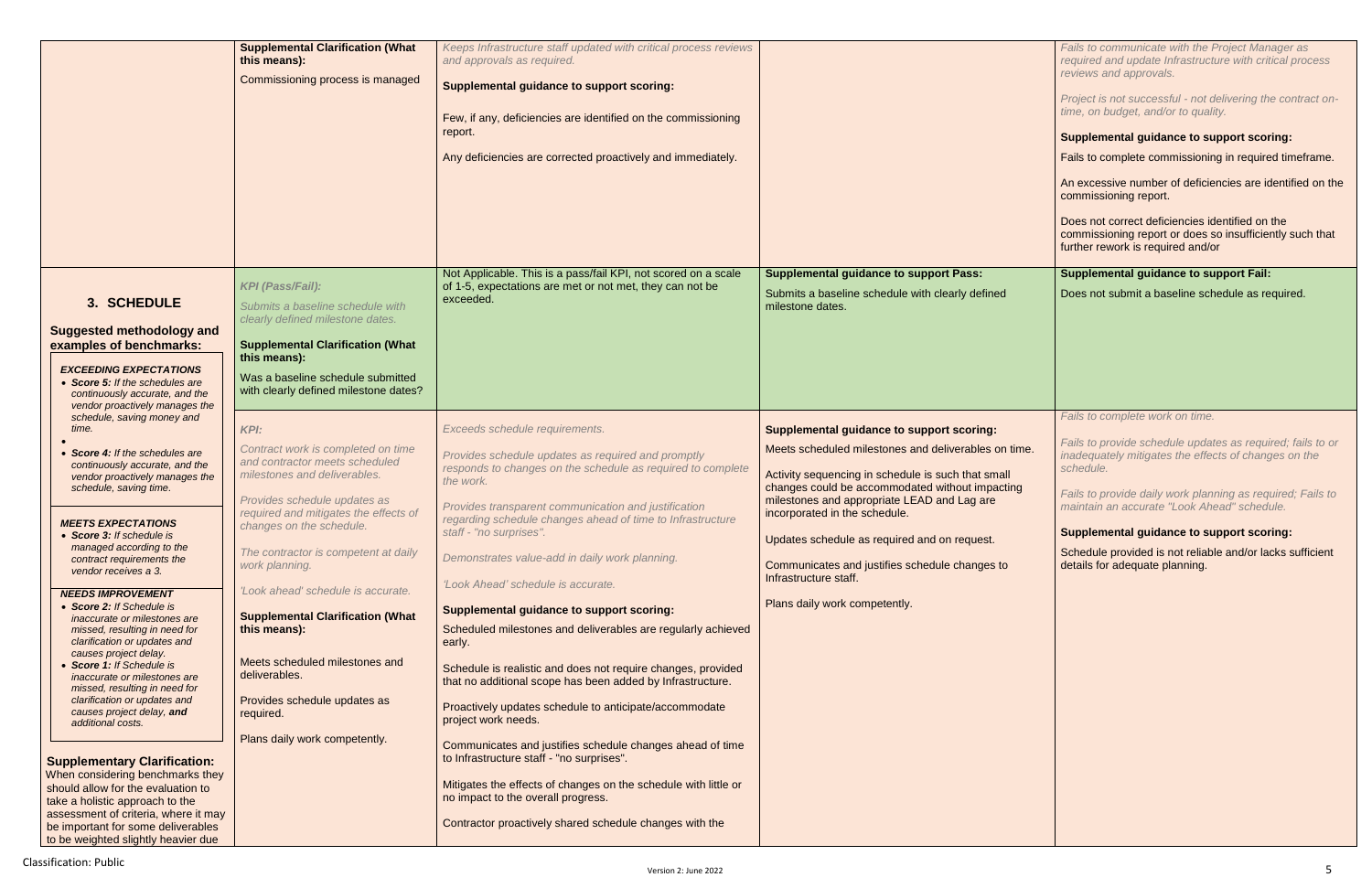| to importance or impacts to the<br>contract deliverables. For example if<br>the majority are exceeding<br>expectations, but there are a<br>minimal amount that also fall below<br>expectations the project manager<br>has the flexibility to look at this<br>holistically and apply judgement in<br>scoring.                                                                                                                                                                                                                                                                                 |                                                                                                                                                                                                                                                                                                                                                                                                                     | entire project team to ensure that all stakeholders always<br>know project status.                                                                                                                                                                                                                                                                                                                                                                                                                                                                                                                                                                                                                                                                                                                                |                                                                                                                                                                                                                                                                                                                                                            |
|----------------------------------------------------------------------------------------------------------------------------------------------------------------------------------------------------------------------------------------------------------------------------------------------------------------------------------------------------------------------------------------------------------------------------------------------------------------------------------------------------------------------------------------------------------------------------------------------|---------------------------------------------------------------------------------------------------------------------------------------------------------------------------------------------------------------------------------------------------------------------------------------------------------------------------------------------------------------------------------------------------------------------|-------------------------------------------------------------------------------------------------------------------------------------------------------------------------------------------------------------------------------------------------------------------------------------------------------------------------------------------------------------------------------------------------------------------------------------------------------------------------------------------------------------------------------------------------------------------------------------------------------------------------------------------------------------------------------------------------------------------------------------------------------------------------------------------------------------------|------------------------------------------------------------------------------------------------------------------------------------------------------------------------------------------------------------------------------------------------------------------------------------------------------------------------------------------------------------|
| 4. COST<br><b>Suggested Cost Benchmarks to</b><br>support scoring:<br><b>EXCEEDING EXPECTATIONS</b><br>• Score 5: If change order<br>submissions include proposed<br>innovation resulting in a<br>substantial cost savings.<br>Example: proposed innovation<br>result in a cost savings of<br>greater than 10% of the total<br>contract value.<br>• Score 4: If change order<br>submissions include proposed<br>innovation resulting in a<br>moderate cost savings.<br>Example: proposed innovation<br>results in a cost saving of up to<br>10% of total budget for project<br>receives a 4. | KPI:<br>Submitted change order requests are<br>supported by factual evidence<br>(unsolicited change order requests<br>are approved prior to submission).<br><b>Supplemental Clarification (What</b><br>this means):<br>Clearly understand why the change<br>order is required.                                                                                                                                      | Change order requests are supported by evidence, well ahead<br>of time.<br>Change order requests are expected and/or adds value to the<br>project with all required information.<br>Supplemental guidance to support scoring:<br>Change order requests have thorough, detailed, itemized, and<br>accurate factual support.<br>Change order requests are submitted with ample time for<br>Infrastructure to review.<br>The Contractor collaborates with project staff and sub-<br>contractors/sub-consultants to ensure value for Infrastructure<br>on costs.<br>The work identified in Contractor-requested change orders<br>clearly adds value to the project.<br>Contractor submits innovative change order requests to<br>expedite timeline, reduce costs, and contributes to overall<br>contract progression. | <b>Supplemental guidance to support scoring:</b><br>Submitted change order requests are supported by<br>factual evidence.<br>Change order requests provides back up including why<br>the change order is required.<br>Unsolicited change order requests are approved prior to<br>submission.<br>Change order requests are submitted in a timely<br>manner. |
| <b>MEETS EXPECTATIONS</b><br>• Score 3: If costing services are<br>provided as outlined in the<br>contract the vendor receives a<br>score of 3.                                                                                                                                                                                                                                                                                                                                                                                                                                              | <b>KPI:</b><br>Change order costs are based on<br>reasonable additional services<br>provided.                                                                                                                                                                                                                                                                                                                       | Submits pricing that accurately reflects the cost of work plus<br>mark-ups.<br>Change orders are accurate, detailed, and submitted in<br>accordance with requirements.                                                                                                                                                                                                                                                                                                                                                                                                                                                                                                                                                                                                                                            | <b>Supplemental guidance to support scoring:</b><br>Change order costs are based on reasonable additional<br>services provided.<br>Change order pricing is accurate and complies with<br>contract requirements.                                                                                                                                            |
| <b>NEEDS IMPROVEMENT</b><br>• Score 2: If a minimal portion of<br>submissions related to cost<br>expectations need<br>improvement. Example: If 1-2<br><i>instances demonstrate</i><br>improvement is required<br>following corrective feedback<br>from project team.<br>• Score 1: If more than a minimal<br>amount of cost submissions<br>need improvement. Example:<br>More than 2 instances<br>demonstrate improvement<br>required following corrective<br>feedback from project team<br><b>Supplementary Clarification:</b>                                                              | Contractor-requested change orders<br>are accurate, detailed, and comply<br>with contract requirements.<br>Credits are identified and given.<br><b>Supplemental Clarification (What</b><br>this means):<br>Change order costs are accurate,<br>detailed, and based on reasonable<br>additional services provided.<br>Change order submissions are<br>completed as per Infrastructure<br>requirements and processes. | Identifies when credits are owed back to the Province, well<br>ahead of time.<br><b>Supplemental guidance to support scoring:</b><br>Change order pricing is consistently is accurate, thorough, and<br>detailed, providing a break down of<br>labour/materials/equipment costs also indirect cost and mark<br>ups.<br>Identifies and delivers credits owed back to the Province, well<br>ahead of time without prompt.<br>Submission of changes orders is consistently (when possible)<br>provided proactively to maintain project timelines.                                                                                                                                                                                                                                                                    | Credits are identified and given.                                                                                                                                                                                                                                                                                                                          |

|                 | Change order requests are not supported by evidence.                                                                                                         |
|-----------------|--------------------------------------------------------------------------------------------------------------------------------------------------------------|
| эy              | Change order requests are not submitted on time as<br>required.                                                                                              |
| g why           | Requires intervention by Infrastructure staff to receive or<br>correct Change Orders.                                                                        |
| prior to        | <b>Supplemental guidance to support scoring:</b>                                                                                                             |
|                 | Change order requests are not supported by evidence.                                                                                                         |
|                 | Change order requests are not submitted on time as<br>required.                                                                                              |
|                 | Change order requests require clarification to understand<br>why the request is being brought forward.                                                       |
|                 |                                                                                                                                                              |
| ditional<br>ith | Pricing does not match cost-of-work plus mark-ups.<br>Extra fees are added, but no record of extra services<br>approved or performed.                        |
|                 | Change orders are not accurate, detailed, or justified.<br>Infrastructure staff need to identify when/where credits<br>should be given back to the Province. |
|                 | <b>Supplemental guidance to support scoring:</b>                                                                                                             |
|                 | Change orders are inaccurate and/or do not comply with<br>contract requirements.                                                                             |
|                 | Pricing does not match cost-of-work plus mark-ups in<br>comparison with typical market value for the industry.                                               |
|                 | Extra fees are added, but there is no record of extra<br>services approved or performed.                                                                     |
|                 | Infrastructure staff need to identify when/where credits<br>should be given back to the Province.                                                            |
|                 | Lump sum pricing on change orders (unless allowed by<br>contract). Prolonged negotiation over credits and/or<br>inadequate credit value provided.            |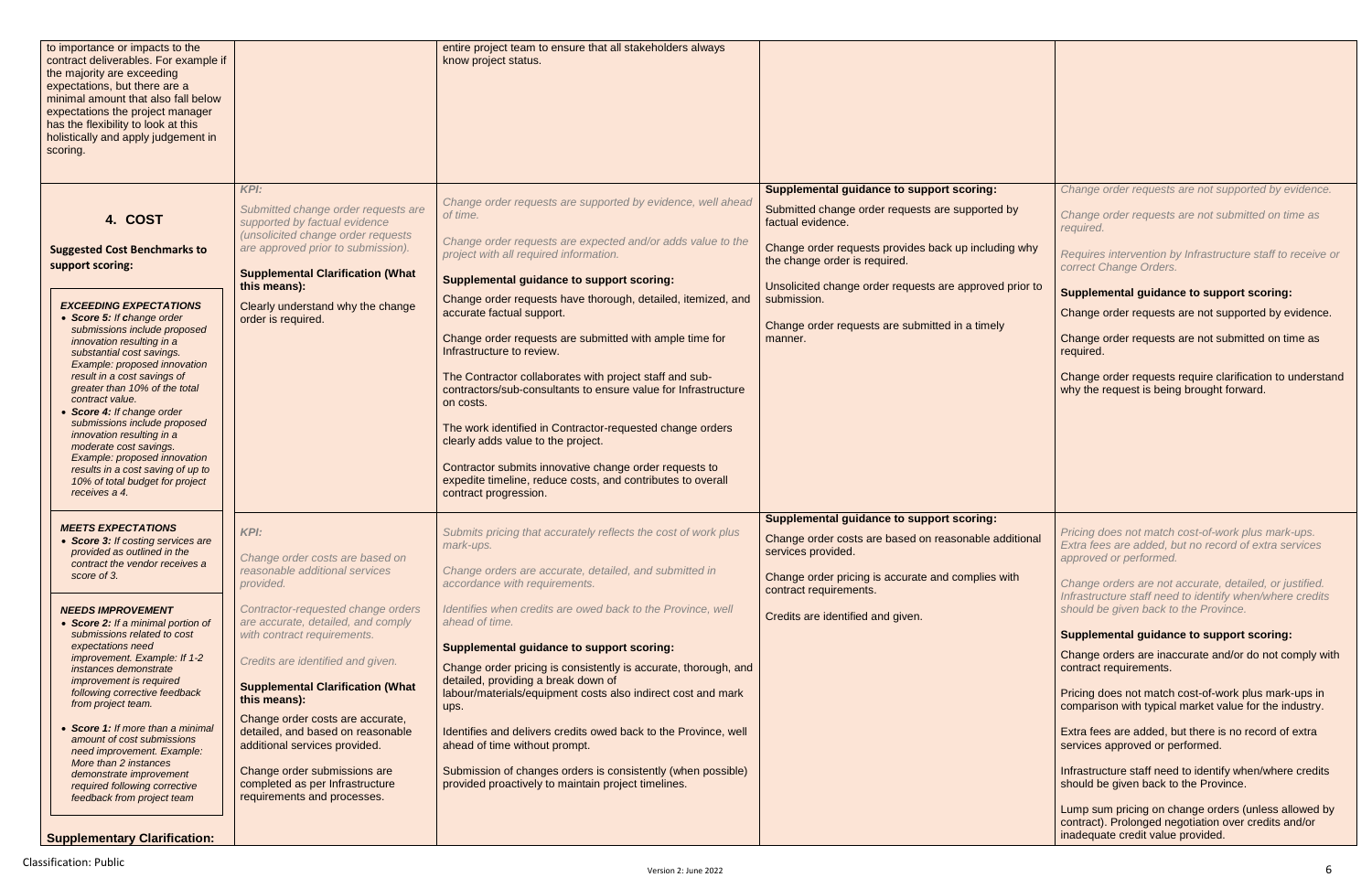| When considering benchmarks they<br>should allow for the evaluation to     |                                                                         |                                                                                                                            |                                                            |
|----------------------------------------------------------------------------|-------------------------------------------------------------------------|----------------------------------------------------------------------------------------------------------------------------|------------------------------------------------------------|
| take a holistic approach to the                                            |                                                                         |                                                                                                                            |                                                            |
| assessment of criteria, where it may<br>be important for some deliverables |                                                                         |                                                                                                                            |                                                            |
| to be weighted slightly heavier due                                        |                                                                         |                                                                                                                            |                                                            |
| to importance or impacts to the                                            |                                                                         |                                                                                                                            |                                                            |
| contract deliverables. For example if                                      |                                                                         |                                                                                                                            |                                                            |
| the majority are exceeding                                                 |                                                                         |                                                                                                                            |                                                            |
| expectations, but there are a<br>minimal amount that also fall below       |                                                                         |                                                                                                                            |                                                            |
| expectations the project manager                                           |                                                                         |                                                                                                                            |                                                            |
| has the flexibility to look at this                                        |                                                                         |                                                                                                                            |                                                            |
| holistically and apply judgement in<br>scoring.                            |                                                                         |                                                                                                                            |                                                            |
|                                                                            |                                                                         |                                                                                                                            |                                                            |
|                                                                            |                                                                         |                                                                                                                            |                                                            |
|                                                                            | <b>KPI</b> (Pass/Fail):                                                 | Not Applicable. This is a pass/fail KPI, not scored on a scale<br>of 1-5, expectations are met or not met, they can not be | <b>Supplemental guidance to support Pass:</b>              |
| 5. SAFETY                                                                  | Meets the contract requirements of                                      | exceeded.                                                                                                                  | Maintains a valid Certificate of Recognition or equivalent |
|                                                                            | maintaining a valid Certificate of<br>Recognition (COR), or equivalent, |                                                                                                                            | as required.                                               |
| <b>Suggested methodology and</b>                                           | during the course of the project.                                       |                                                                                                                            |                                                            |
| examples of benchmarks:                                                    |                                                                         |                                                                                                                            |                                                            |
| <b>EXCEEDING EXPECTATIONS</b>                                              | <b>Supplemental Clarification (What</b><br>this means):                 |                                                                                                                            |                                                            |
| • Score 5: If all or nearly all of the                                     | Maintains a valid Certificate of                                        |                                                                                                                            |                                                            |
| time, safety and general<br>housekeeping performance                       | Recognition or equivalent as required                                   |                                                                                                                            |                                                            |
| exceeds expectations (relevant                                             |                                                                         |                                                                                                                            |                                                            |
| to the project). Example: 90-                                              |                                                                         | Not Applicable. This is a pass/fail KPI, not scored on a scale                                                             | <b>Supplemental guidance to support Pass:</b>              |
| 100% of the time, expectations<br>are exceeded.                            | <b>KPI (Pass/Fail):</b>                                                 | of 1-5, expectations are met or not met, they can not be<br>exceeded.                                                      | Safety concerns/violations, if any (including without      |
| • Score 4: If more than half of                                            | Is not assessed any safety violations                                   |                                                                                                                            | limitation, WCB and OHS notices), are resolved promptly    |
| time, safety and general<br>housekeeping performance                       | (including without limitation, WCB and                                  |                                                                                                                            | and appropriately.                                         |
| exceeds expectations (relevant                                             | OHS notices) during the course of the<br>project.                       |                                                                                                                            |                                                            |
| to the project). Example: 50-<br>89% of the time, expectations             |                                                                         |                                                                                                                            |                                                            |
| are exceeded.                                                              | <b>Supplemental Clarification (What</b>                                 |                                                                                                                            |                                                            |
|                                                                            | this means):                                                            |                                                                                                                            |                                                            |
| <b>MEETS EXPECTATIONS</b>                                                  | Are safety concerns/violations                                          |                                                                                                                            |                                                            |
| • Score 3: If all management<br>expectations are met as                    | resolved promptly and appropriately?                                    |                                                                                                                            |                                                            |
| outlined in the contract.                                                  | <b>KPI:</b>                                                             |                                                                                                                            | Supplemental guidance to support scoring:                  |
|                                                                            | General housekeeping of the worksite                                    | Exceeds expectations in ensuring worksite is organized,                                                                    | Follows all contractual requirements.                      |
| <b>NEEDS IMPROVEMENT</b>                                                   |                                                                         | clean, and clear of debris.                                                                                                |                                                            |
| • Score 2: If a minimal portion of<br>safety and general                   |                                                                         | Worksite is organized with equipment and materials stored in                                                               | Worksite is organized, clean, and clear of debris.         |
| housekeeping performance<br>demonstrate the need for                       |                                                                         | a way that does not constitute a hazard to workers.                                                                        | Worksite is accessible.                                    |
| improvement. Example: If 1-2                                               |                                                                         | Worksite is accessible.                                                                                                    |                                                            |
| instances demonstrate below<br>expectations following                      |                                                                         |                                                                                                                            | Slip, trip, and fall hazards are absent.                   |
| corrective feedback from project                                           |                                                                         | Slip, trip and fall hazards are absent.                                                                                    | Worksite hazard concerns are dealt with promptly.          |
| team.                                                                      |                                                                         | Response to worksite hazard concerns are dealt with                                                                        | Worksite is generally well-lit to allow for safe work.     |
| • Score 1: If more than a minimal                                          |                                                                         | promptly.                                                                                                                  |                                                            |
| portion of safety and general<br>housekeeping performance                  |                                                                         | Worksite is generally well lit to allow for safe work.                                                                     | Hazardous materials are clearly identified with the        |
| demonstrate the need for                                                   |                                                                         |                                                                                                                            | appropriate caution signs posted to inform workers.        |
| improvement. Example: More<br>than 2 instances demonstrate                 |                                                                         | Hazardous materials are clearly identified with the appropriate                                                            | Worksite restored to order after incidents outside         |
| below expectation following                                                |                                                                         | caution signs posted to inform workers.                                                                                    | Contractor's control (e.g., wind/ice/water damages).       |

|                 | Prolonged delay in delivering credits due to the Province.                                                                                                                    |
|-----------------|-------------------------------------------------------------------------------------------------------------------------------------------------------------------------------|
|                 | Requires intervention by Infrastructure staff to receive or<br>correct Change Orders. Back-up documents/cost<br>breakdowns do not meet Alberta Infrastructure's<br>standards. |
|                 | <b>Supplemental guidance to support Fail:</b>                                                                                                                                 |
| <b>uivalent</b> | Does not maintain a valid Certificate of Recognition or<br>equivalent as required.                                                                                            |
|                 |                                                                                                                                                                               |
|                 |                                                                                                                                                                               |
|                 | <b>Supplemental guidance to support Fail:</b>                                                                                                                                 |
| ut<br>romptly   | Safety concerns/violations were reported by third parties.<br>OHS investigation finds violations.                                                                             |
|                 | Worksite is disorganized and cluttered.                                                                                                                                       |
|                 | Site is not safely accessible.                                                                                                                                                |
|                 | Slip, trip and fall hazards are present. Inadequate<br>response to worksite hazard concerns.                                                                                  |
|                 | Inadequate lighting for workers.                                                                                                                                              |
| Ι.              | Hazardous materials not properly identified.                                                                                                                                  |
| ٢.              | <b>Supplemental guidance to support scoring:</b>                                                                                                                              |
|                 | Worksite is repeatedly disorganized and/or cluttered.                                                                                                                         |
| Э<br>rs.        | Slip, trip and fall hazards are present.                                                                                                                                      |
| s).             | Slow, reluctant or otherwise inadequate response to<br>worksite hazard concerns.                                                                                              |